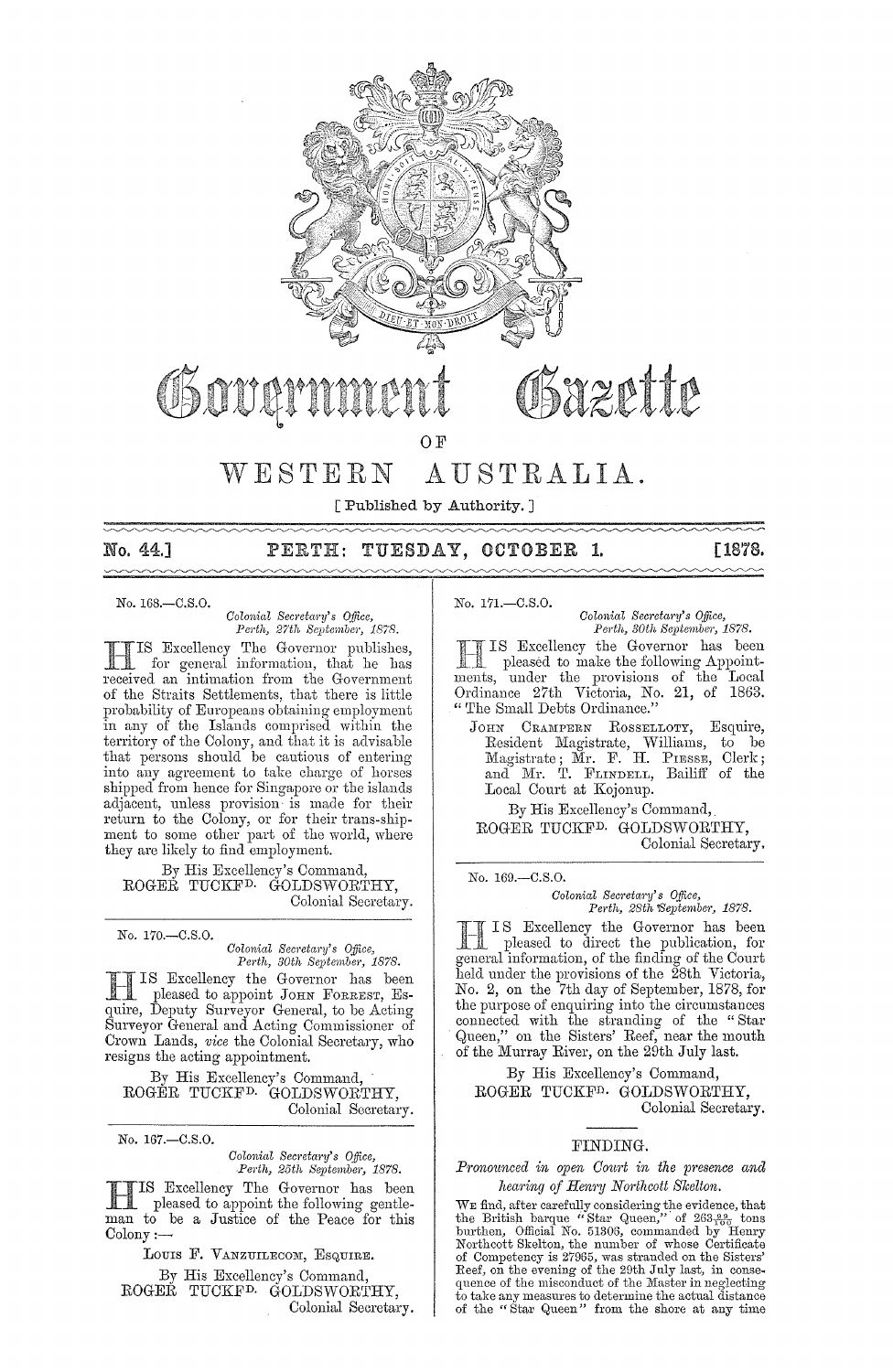after noon of the 29th July last; and for the said<br>negligence, the decision of the Court is, that his<br>Certificate of Competency as Master be suspended<br>for three months, subject to the approval of His<br>Excellency the Governo

L. WORSLEY CLIFTON, Collector of Customs.

R. FAIRBAIRN,

Justice of the Peace. I entirely concur in the above finding of the Court. W. E. ARCHDEACON, Staff Commander, R.N. Admiralty Surveyor.

Custom House, Fremantle, 7th September, 1878.

No. 166.-C.S.0.

*Oolonial Secretary's Office, Pm·th, 24th Septmnber, 1878.* 

THE following letter, with enclosures, re-<br>ceived from the Honorable the Colonial ceived from the Honorable the Colonial Secretary, Hobart Town, is published for general information.

By His Excellency's Command, ROGER TUCKFD. GOLDSWORTHY, Colonial Secretary.

# Colonial Secretary's Office, Hobart Town, 24th July, 1878.

SIR,-Publicity having been g'iven in Melbourne to an unfounded report of an outbreak of Scab in this Colony, I am induced to forward for your information copies of a correspondence upon the subject which clearly proves that in Tasmania the flocks of Stud Sheep are so situated that it is impossible for Scab to make its appearance through contact with diseased sheep, and in fact, that with one solitary exception, every district is now perfectly clean.

I shall feel obliged by your contradicting any reports that may be circulated in your Colony arising out of this late rumour, as their circulation would tend to jeopardize the trade in Stud Sheep which is of mutual advantage to the flockowners of Tasmania and your Colony.

## I have, &c.,<br>WM. MOORE.

The Hon. the Colonial Secretary, Western Australia.

TELEGRAM.

Melbourne, 18th July, 1878. It is stated that an outbreak of Scab has taken place in 1'asmania. Please favor me with full infor-mation on the snbject immediately.

CHIEF SECRETARY, Victoria. Chief Secretary, Tasmania.

TELEGRAM.

### 18th July, 1878.

Chief Inspector of Sheep states that the report is not true. COLONIAL SECRETARY, Tasmania.

Chief Secretary, Victoria.

# Colonial Secretary's Office, SIR, Hobart Town, 20th July, 1878.

The day before yesterday I had the honor to forward you the following telegram in reply to one received that day from you with reference to a reported outbreak of Scab in Tasmania:-

" Chief Inspector of Sheep states that the report is not true.'

I now take the earliest opportunity of sending you<br>a copy of a letter from the Chief Inspector of Sheep<br>upon the subject, which fully demonstrates the<br>unfounded character of the report; and affords<br>strong grounds for the p

I have, &c., (Signed) WM. MOORE.<br>The Hon. the Chief Secretary, Victoria.

Inspector of Sheep Office, SIR, 18th July, 1878.

I have now the honor to refer more fully to the subject of the telegram you received to-day from the Chief Secretary of Victoria with reference to a reported outbreak of Scab in Tasmania.

I have also received a telegram from Messrs. Powers, Rutherford, & Co., through Mr. James Gibson, which states that it was reported in the *A"gus* newspaper that an outbreak of scab had taken place in the neighborhood of Messrs. Kermode and James Gibson.

The report is utterly untrue, as is fully explained in my Report which you only received yesterday, and which, of course, can only be printed in the ordinary way after presentation to Parliament.

No outbreak of Scab has taken place in any clean district in Tasmania: in fact, what has recently occurred in the Lake Country, and out of which the prosecution at Ross arose, cannot be considered a fresh outbreak of scab at all.

The run is not in a Clean Sheep District; and, moreover, it has all along been looked upon by me<br>with considerable suspicion, but still no actual<br>disease could be discovered by the Inspector until<br>an infected sheep from this run got into a flock of<br>Mr. Kermode's immedi The suspected flock was then immediately examined,<br>and in it was found a sheep with one spot upon it.<br>The flock was at once taken possession of by the<br>Inspector, under my instructions, and a competent<br>person placed in char twice by the gentleman in charge of them. The owner was prosecuted at Ross, not because the run is in that district, but because it was the most con-venient place for all the parties interested to go to, including myself. The owner of the flock, Mr. Thomas Savage, was fined in all £167.

Mr. Kermode's flock, in which the infected sheep was found, of course had to be dipped. It is, how-<br>ever, 30 miles from Mona Vale where Mr. Kermode's stud flock is.

The report that this case arose in the neighborhood of or in the Midland District must have been<br>sent to Victoria by some malicious person, probably<br>an enemy of Messrs. Gibson and Kermode. The<br>object is obvious enough. It with the view of exciting alarm in the minds of breeders and purchasers of stud sheep in Victoria and New South Wales; and probably this might result in the exclusion of Tasmanian sheep at the approaching sales in Melbourne next month.

I trust you will take immediate steps to disabuse the mind of the Victorian Chief Secretary of the idea which a groundless report has given birth to, and assure him that the flock in question is the only one now in Tasmania that I know to be unclean, and that it is not in a "Clean Sheep District."

The districts in the Midlands and the North where all the stud Sheep go from, have been clean for<br>years; and the law is now, and in point of fact has<br>been for a long time, so stringently carried out that<br>it is impossible for sheep from the southern unpro-<br>claimed district

For anything that I know, so far as disease is concerned, even all those districts, with the exception of the one where Mr. Savage's flock is, might be pro-<br>claimed clean to-morrow. I only refrain from doing so until after next shearing season because it would suspend the operation of the compulsory dipping Clause, 25 of "Scab Act, 1875," and I do not think this advisable until next year.

I have, &c. JAMES WHYTE.

The Hon. Colonial Secretary.

Colonial Secretary's Office, Hobart Town, SIR, 20th July, 1878.

I have the honor to acknowledge the receipt of your letter of the 18th instant, referring more fully to the subject of the telegram received from the Chief Secretary of Victoria, with reference to a reported outbreak of Scab in Tasmania.

A copy of your communication has been forwarded by this day's mail to the Hon. the Chief Secretary of Victoria; and I trust that the satisfactory statement made by you will dissipate any alarm that may have<br>been caused by the unfounded and false report referred to.

> I have, &c., WM. MOORE.

The Chief Inspector of Sheep.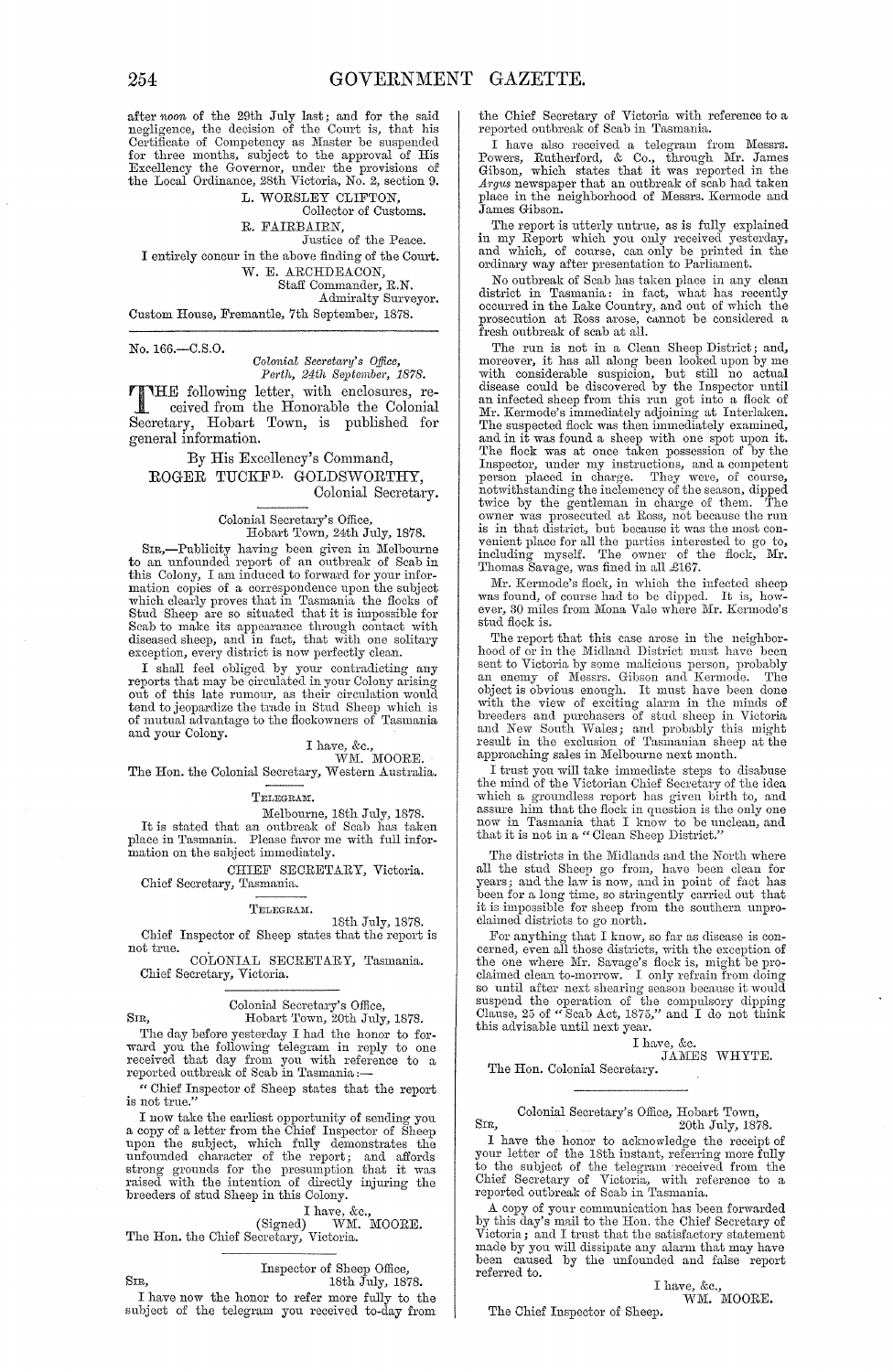# *Colonial Secretary's Office,*

*Perth, 20th September, 1878.*<br> *PHYENDERS* (endorsed "Tenders for Narra 'fENDERS (endorsed "Tenders for Netrra , Tetrm Mail") will be received at this Office until noon of Monday, the 21st October, 1878, for the conveyance of a mail, on horseback, once a week, for one, two, or three years, between Champion Bay and Narra Tarra.

The arrival and departure of the mail will be subject to alteration by the Postmaster General at any time during the year.

Two approved sureties will be required to join the contractor in a guarantee for the due fulfilment of the duties contracted to be performed.

Special forms of tender, with conditions attached, may be had of the various Resident Magistrates, and at the General Post Office, Perth; and no tender will be entertained unless rendered on the prescribed form.

The Government will reserve the right to terminate the contract at any time by giving three months' notice.

The Government do not bind themselves to accept the lowest or any tender.

Further information may be had on application to the Postmaster General.

By His Excellency's Command, ROGER TUCKF<sup>D.</sup> GOLDSWORTHY, Colonial Secretary.

### TENDERS ACCEPTED.

 $Department of Public Works,$ *Perth, 24th September, 1878.* 

MASON, BIRD, & Co.,

To supply and deliver at Rottnest, about thirteen loads of Jarrah, for the sum of  $\pounds 71$ 10s.

BARRY, RICHARD,

To supply the fittings required for the Photolithographic Department, for the sum of £4815s.

W. A. TIMBER COMPANY.

To supply and deliver at Capetown, Cape of Good Hope, about 300 tons of Jarrah, at per load of fifty cubic feet,  $\pounds 8$ .

> JAS. H. THOMAS, Director of Public Works.

#### No. 164.-C.S.O. *Department of Public Works*, Perth, 26th September, 1878.

TENDERS (endorsed" Tender for Stables,") will be received at this Office until noon of Thursday, the 17th October, from persons willing to undertake the erection of a four-stall stable at each of the following Police Stations, on the Albany Road, viz :-

| 36-Mile        | Station. |
|----------------|----------|
| Bannister      | ,,       |
| Williams River | ,,       |
| $136$ -Mile    | ,,       |
| Kojonup        | ,,       |
|                |          |

Copies of specification may be seen at each of the above Stations.

The Government do not bind themselves to accept the lowest or any tender, and will require the guarantee of two responsible persons for the due performance of the Contract.

Forms of Tender may be had on application to the various Resident Magistrates, and at the Public Works' Office, Perth, where Specifications and full particulars can be obtained.

No tender will be entertained unless on the prescribed form.

> JAS. H. THOMAS, Director of Public Works.

Comptroller's Office,

*Jf'l'emantle, 28th September, 1878.* 

CERTIFICATES of Freedom have been issued to the undermentioned convicts, whose sentences have expired:-

Reg. No. 7644 Abraham Butler 10085 Robert Cooley

HIS Excellency the Governor has been pleased to revoke the Tickets-of-Leave of the undermentioned Convicts :-

Reg. No. 6145 Matthew Molyneux ,, 10111 Peter Sullivan

> JOHN F. STONE, Superintendent.

WESTERN AUSTRALIA. Meteorological Observations for the week ending 28th September, 1878.

WIND Registered by Mr. Forsyth, Harbor Master, at Arthur's Head, Fremantle; altitude above the sea 55 feet, in Latitude 32° 02' *14"* S., Longitude 115° 45' *12"* E.

The other instruments registered are placed in the grounds adjoining the Survey Office, Perth; altitude above the sea 47 feet, in Latitude 31° 57' 25" S., Longitude 115° 52' 02" E. MALCOLM FRASER,

Surveyor General.

| Week<br>ending. | BAROMETER:<br>Mean Reading<br>corrected, and re-<br>duced to sea level.<br>and 32 deg. Fah. | THERMOMETERS IN SHADE. |               |               |                    | RADIATION<br>THERMO-<br>METERS. |                   |                         | WIND.                                  |                       | DEGREE                        |                             |                       | EVAPOR-                 |
|-----------------|---------------------------------------------------------------------------------------------|------------------------|---------------|---------------|--------------------|---------------------------------|-------------------|-------------------------|----------------------------------------|-----------------------|-------------------------------|-----------------------------|-----------------------|-------------------------|
|                 |                                                                                             | Dry.                   |               | Wet.          |                    |                                 |                   | RAIN:<br>Amount  <br>in | Horizontal                             |                       | OF<br>HUMIDITY.<br>Saturation | CLOUD:<br>Mean<br>' amount. | SONE: Mean<br>amount. | ATION:<br>Amount<br>in. |
|                 |                                                                                             | $Y$ axi-<br>mum.       | Mini-<br>mum. | Maxi-<br>mum. | Mini-<br>mum.      | Solar.                          | Terres-<br>trial. | inches.                 | velocity in<br>miles, per<br>24 hours. | General<br>direction. | $=100$ : mean<br>amount.      |                             | Ň<br>8                | inches.                 |
| 28th            | 30.08                                                                                       | 71.4                   | 52.9          | 63.8          | 50.5 $ 127.7 45.2$ |                                 |                   | 0.46                    |                                        | $540.37$ Westerly     | 72                            | 3.2                         | 7.8                   | 0.96                    |
|                 |                                                                                             |                        |               |               |                    |                                 |                   |                         |                                        |                       |                               |                             |                       |                         |

Total Rainfall for the week=0'46 inches.

Highest reacling of Barometer 30'216 on 26th I . d" Maximum 80'3 on 28th Lowest do. do. 29'835 on 22nd Thermometers III sha e. <. Minimum Dry 43'6 on 27th Lowest do. do. 29.835 on 22nd thermometers in slaue. Minimum  $^{Lry}$  43.6<br>The Observations are taken at 10 a.m., (excepting Barometer, which is registered at 12 a.m.)

> M. A. C. FRASER, Observer.